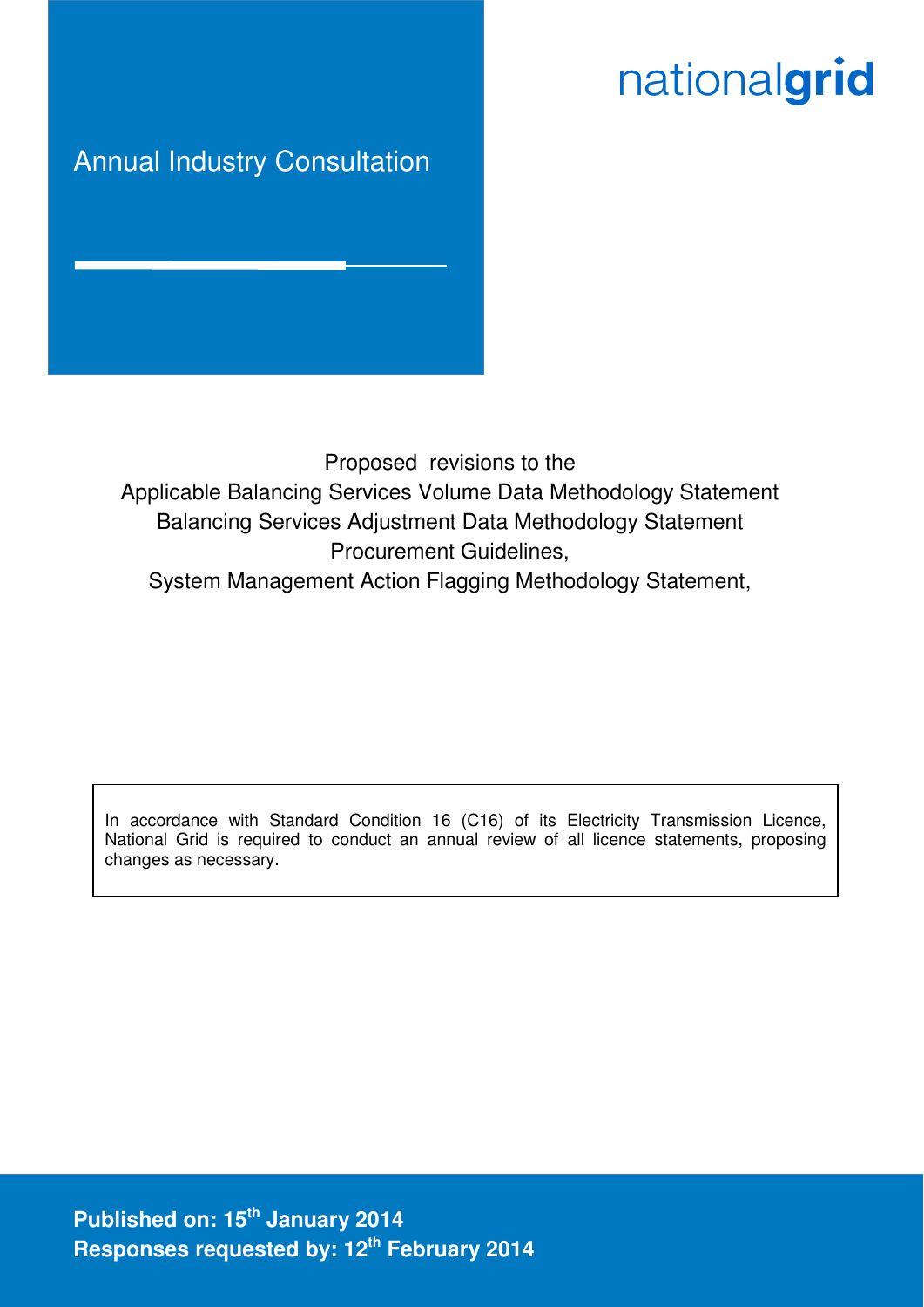# **Executive Summary**

This consultation has been produced under Condition C16 of the Transmission Licence to undertake an annual review of National Grid's C16 Statements. This is in addition to the interim review consultation that was carried out towards the end of 2013 in order to reflect two new balancing services; Demand Side Balancing Reserve (DSBR) and Supplemental Balancing Reserve (SBR).

As a result, changes are proposed to the following documents:

- Applicable Balancing Services Volume Data Methodology Statement (ABSVD)
- Balancing Services Adjustment Data Methodology Statement (BSAD)
- Procurement Guidelines
- System Management Action Flagging Methodology Statement (SMAF)

A review of the Balancing Principles Statement (BPS) was undertaken in accordance with Licence Condition C16 5 (b) with no changes proposed.

The ABSVD has been updated with a housekeeping amendment to ensure that the calculation of ABSVD does not include the instructed volume from non-BM providers in relation to the utilisation of STOR.

The BSAD has been updated as a result of comments received following Ofgem's recent Impact Assessment of the new balancing services of Demand Side Balancing Reserve (DSBR) and Supplemental Balancing Reserve (SBR). For the avoidance of doubt, text has been added to explicitly exclude DSBR and non-BM STOR from the BSAD with corresponding existing text being removed from later in the document to ensure consistency and readability.

The Procurement Guidelines document has been updated with changes to include Commercial Frequency Management Service as a balancing service that can be procured as an Ancillary Service.

The SMAF Methodology Statement has been updated with changes that allow National Grid to retrospectively amend an incorrect SO-flag applied to a BM action whenever one of the two following scenarios occurs:

- 1. A Data Inquiry Report (DIR) is raised by National Grid's Electricity National Control Centre (ENCC); or
- 2. A discrepancy is observed during the post-event constraint tagging process and confirmed as being the result of incorrect flagging.

This change is related to the ongoing Electricity Balancing Significant Code Review as it directly impacts the proposal to make imbalance prices more marginal by reducing the level of Price Average Reference (PAR) from 500MWh. By enabling retrospective amendment of incorrect SO flags, the risk that system actions inadvertently affect system prices will be mitigated.

The changes to the above documents are detailed in Sections 2 to 5 inclusive of this consultation.

National Grid welcomes industry views on the proposed changes, and invites views on any other aspects of the subject documents for further consideration.

Responses are required by **12th February 2014**. Details on how to make a response can be found in Section 7.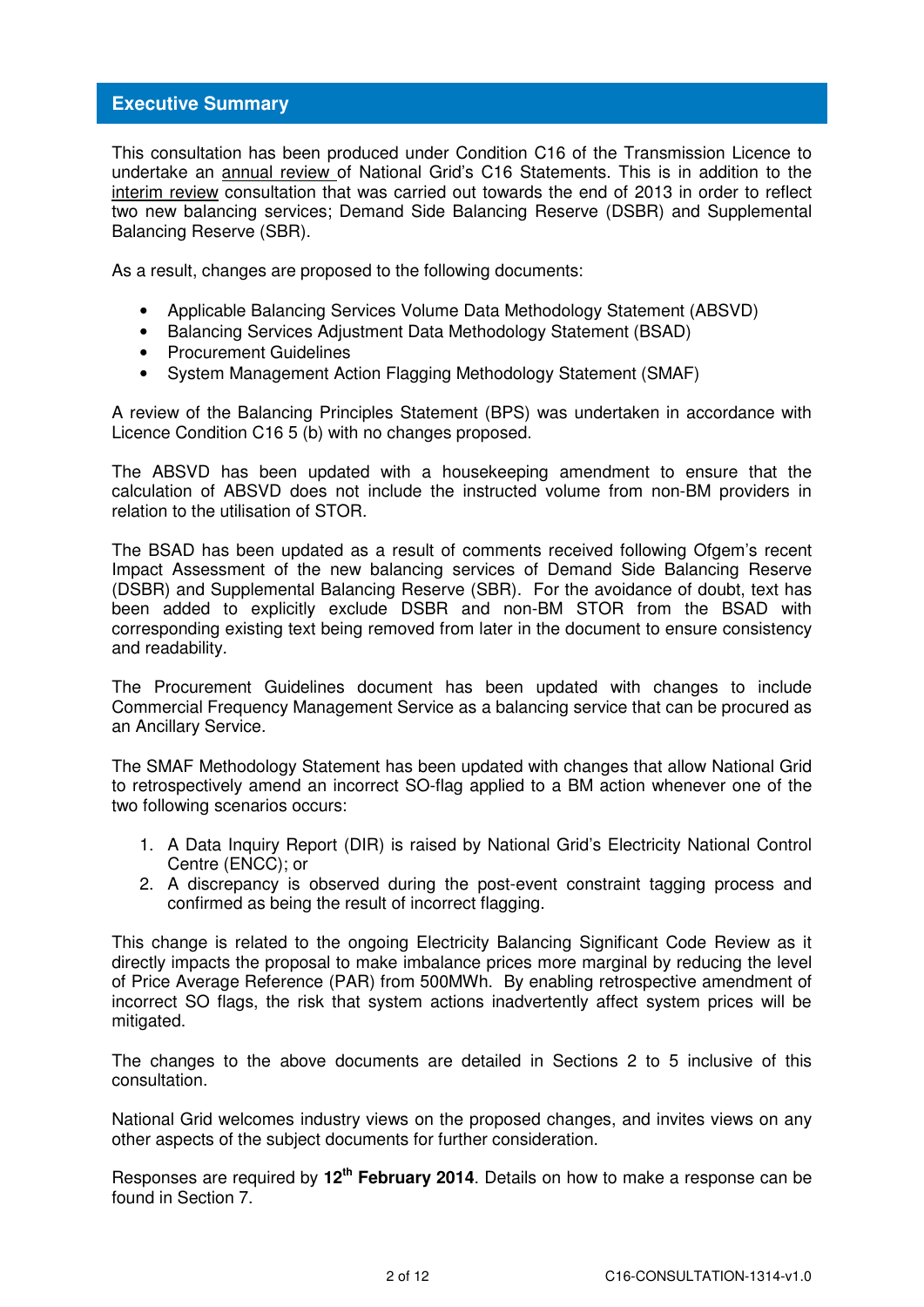Following receipt of responses to this consultation, National Grid will prepare and submit a report to the Authority by **19th February 2014**. This consultation, industry responses and the consultation report will all be published at the link below:

http://www2.nationalgrid.com/uk/industry-information/electricity-codes/balancingframework/c16-consultations/

Current versions of the above documents can be found at the following link

http://www2.nationalgrid.com/uk/industry-information/electricity-codes/balancingframework/transmission-license-c16-statements/

If you have any questions about this document please contact:

Nick Sargent Commercial Analyst National Grid

Tel: 01926 653873 Email: balancingservices@nationalgrid.com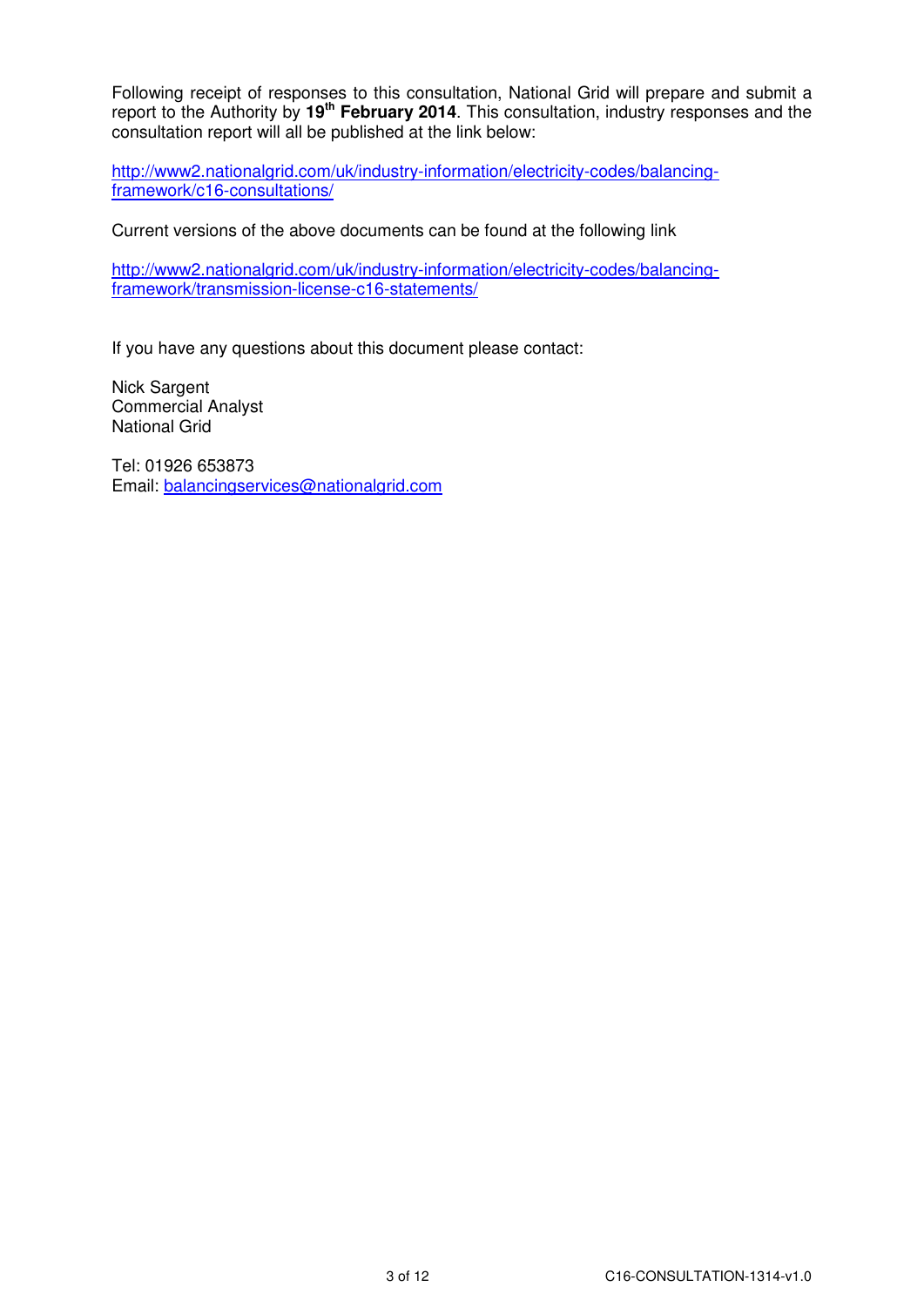# **Contents**

| $\mathbf 1$    |  |
|----------------|--|
| $\mathbf{2}$   |  |
| 3              |  |
| 4              |  |
| 5              |  |
| 6              |  |
| $\overline{7}$ |  |
| 8              |  |
|                |  |
|                |  |
|                |  |
|                |  |
|                |  |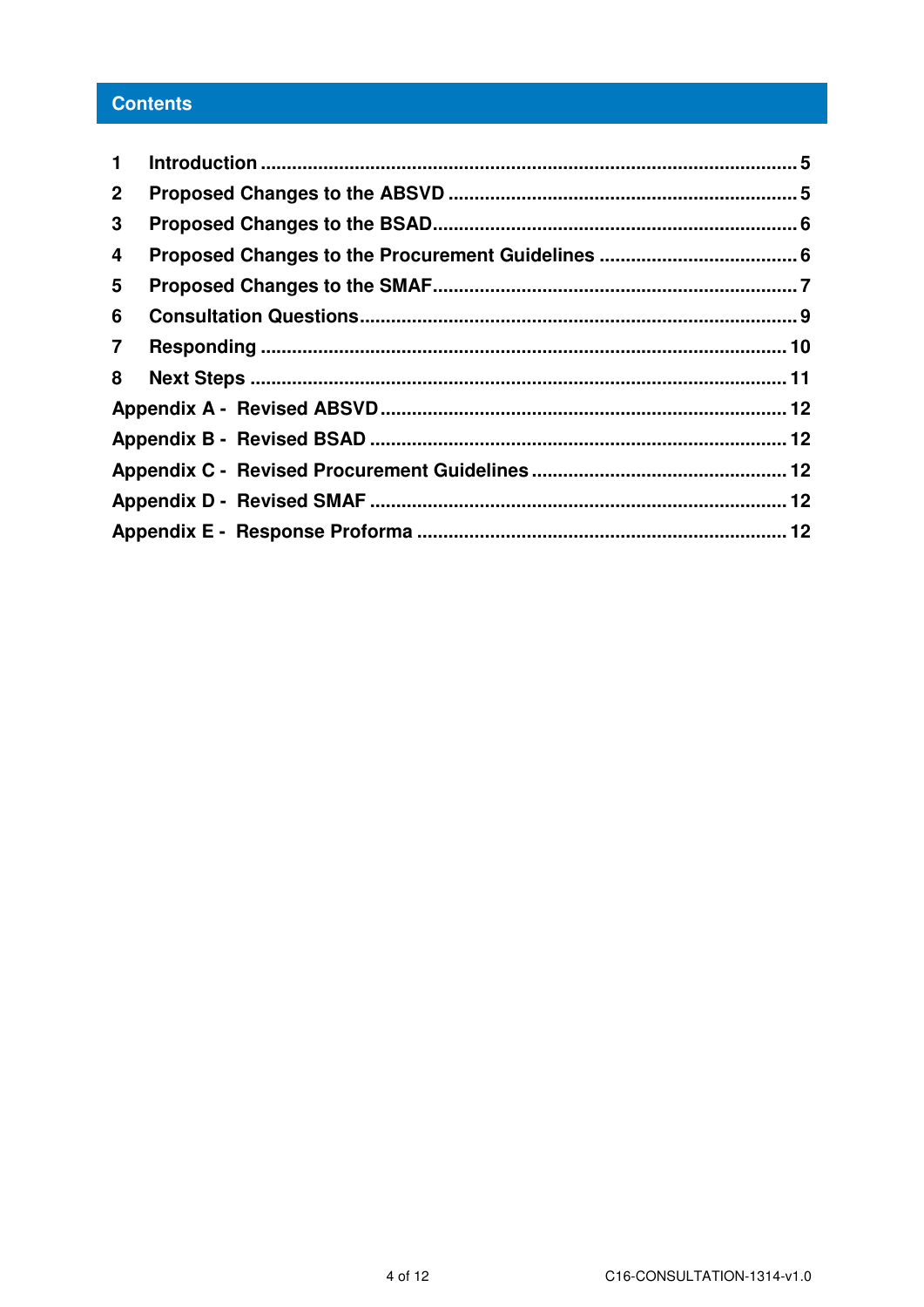# **1 Introduction**

In accordance with Standard Condition 16 (C16) of its Electricity Transmission Licence, National Grid is required to conduct an annual review of all licence statements and, if appropriate, to propose changes to these documents.

The purpose of the annual review and consultation is to ensure that each of the applicable documents remains current by seeking industry views on any proposed changes. Proposed changes can only become effective if approved by the Authority.

As a result of this review, changes are proposed to the following documents:

- Applicable Balancing Services Volume Data Methodology Statement (ABSVD)
- Balancing Services Adjustment Data Methodology Statement (BSAD)
- Procurement Guidelines
- System Management Action Flagging Methodology Statement (SMAF)

A review of the Balancing Principles Statement (BPS) was undertaken in accordance with Licence Condition C16 5 (b) with no changes proposed.

# **2 Proposed Changes to the ABSVD**

A housekeeping amendment was needed to ensure that the calculation of ABSVD does not include the instructed volume from non-BM providers in relation to the utilisation of STOR, as it is not currently technically possible to determine which service provider account to use for ABSVD purposes (even if the volume is known), as this volume would impact the account of the supplier rather than the relevant service provider.

Changes are detailed in Table 1 below.

| Table 1 - Proposed changes to the ABSVD |  |  |
|-----------------------------------------|--|--|
|                                         |  |  |

| <b>Reference</b> | Change                                               |
|------------------|------------------------------------------------------|
| Title Page       | Change to Effective Date<br>Change to Version Number |
| Page 2           | Update to version control table                      |
| Page 9           | Insertion of text<br>"not"                           |

The proposed changes detailed above are shown in a changed marked version of the ABSVD attached as Appendix A.

#### **Consultation Question 1**

Do you agree that the changes proposed to the ABSVD shown in Table 1 have been implemented correctly to the ABSVD in Appendix A?

#### **Consultation Question 2**

Do you agree that the changes proposed to the ABSVD shown in Table 1 and in Appendix A, should be made?

# **Consultation Question 3**

Do you have any other comments in relation to the changes proposed to the ABSVD?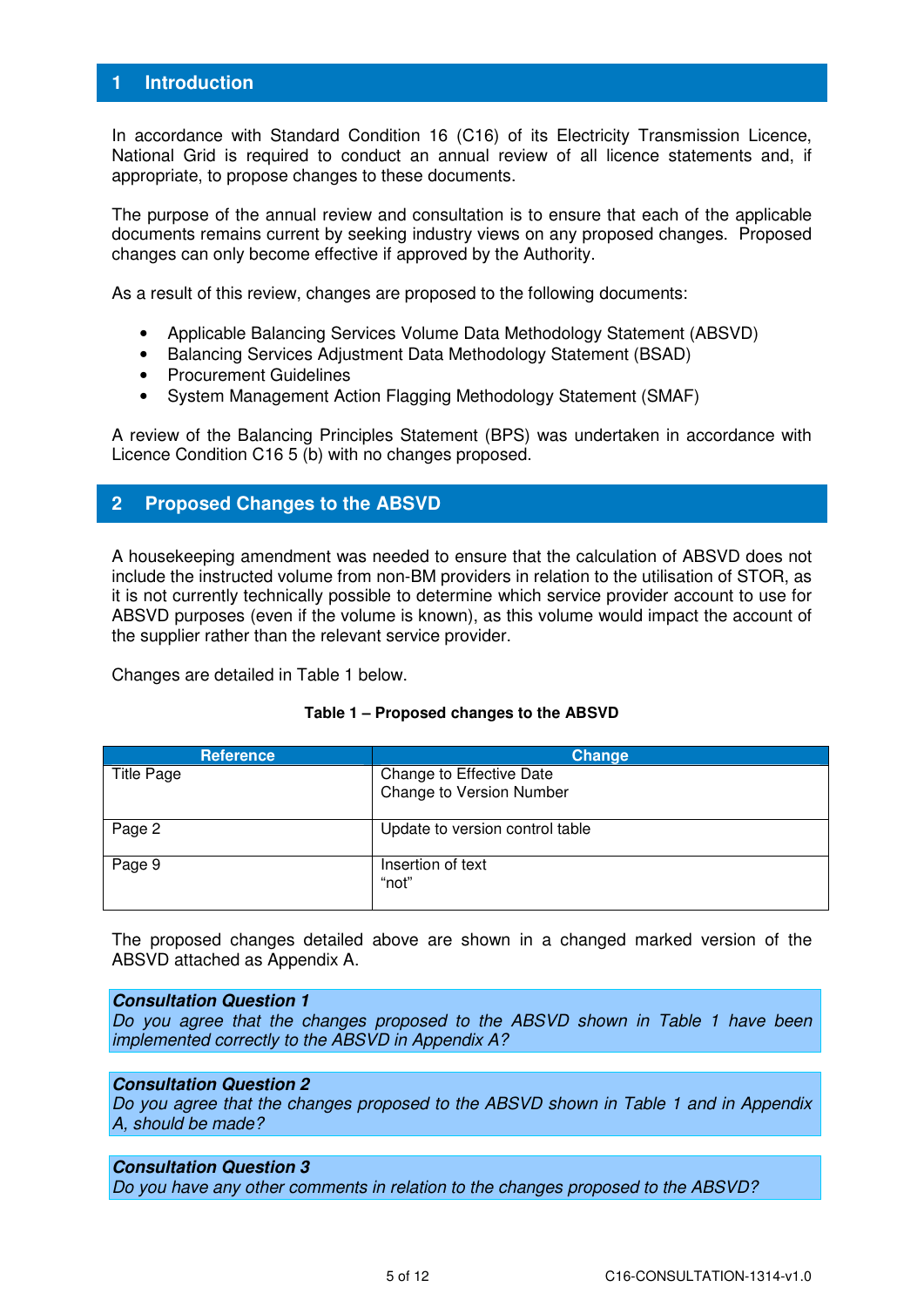# **3 Proposed Changes to the BSAD**

Further to comments received following Ofgem's recent Impact Assessment of the new balancing services of Demand Side Balancing Reserve (DSBR) and Supplemental Balancing Reserve (SBR), we have added text, for the avoidance of doubt, to explicitly exclude DSBR from imbalance calculations. In support of this, corresponding text relating to non-BM STOR has been included here from later in the document to ensure consistency and readability.

Changes are detailed in Table 2 below.

# **Reference Change Change** Title Page Change to Effective Date Change to Version Number Page 3 and 1 Update to version control table Page 9 **Insertion of text** "For the avoidance of doubt, volumes and prices of both non-BM STOR and DSBR are covered via separate balancing services contracts and do not therefore feed into the energy imbalance price calculation at present." Page 13 Deletion of text "Utilisation payments for non-BM participants will be made via a separate balancing services contract payment and will not feed into the energy imbalance price calculation.

#### **Table 2 – Proposed changes to the BSAD**

The proposed changes detailed above are shown in a changed marked version of the BSAD attached as Appendix B.

#### **Consultation Question 4**

Do you agree that the changes proposed to the BSAD, shown in Table 2 have been implemented correctly to the Procurement Guidelines in Appendix B?

#### **Consultation Question 5**

Do you agree that the changes proposed to the BSAD, shown in Table 2 and in Appendix B, should be made?

#### **Consultation Question 6**

Do you have any other comments in relation to the changes proposed to the BSAD?

# **4 Proposed Changes to the Procurement Guidelines**

The Commercial Frequency Management Service has been identified within the Procurement Guidelines as a Commercial Ancillary Service that National Grid may be interested in purchasing. This service manages the rate of change of system frequency in the time period immediately following a disturbance and prior to the full delivery of frequency response.

Changes are detailed in Table 3 below.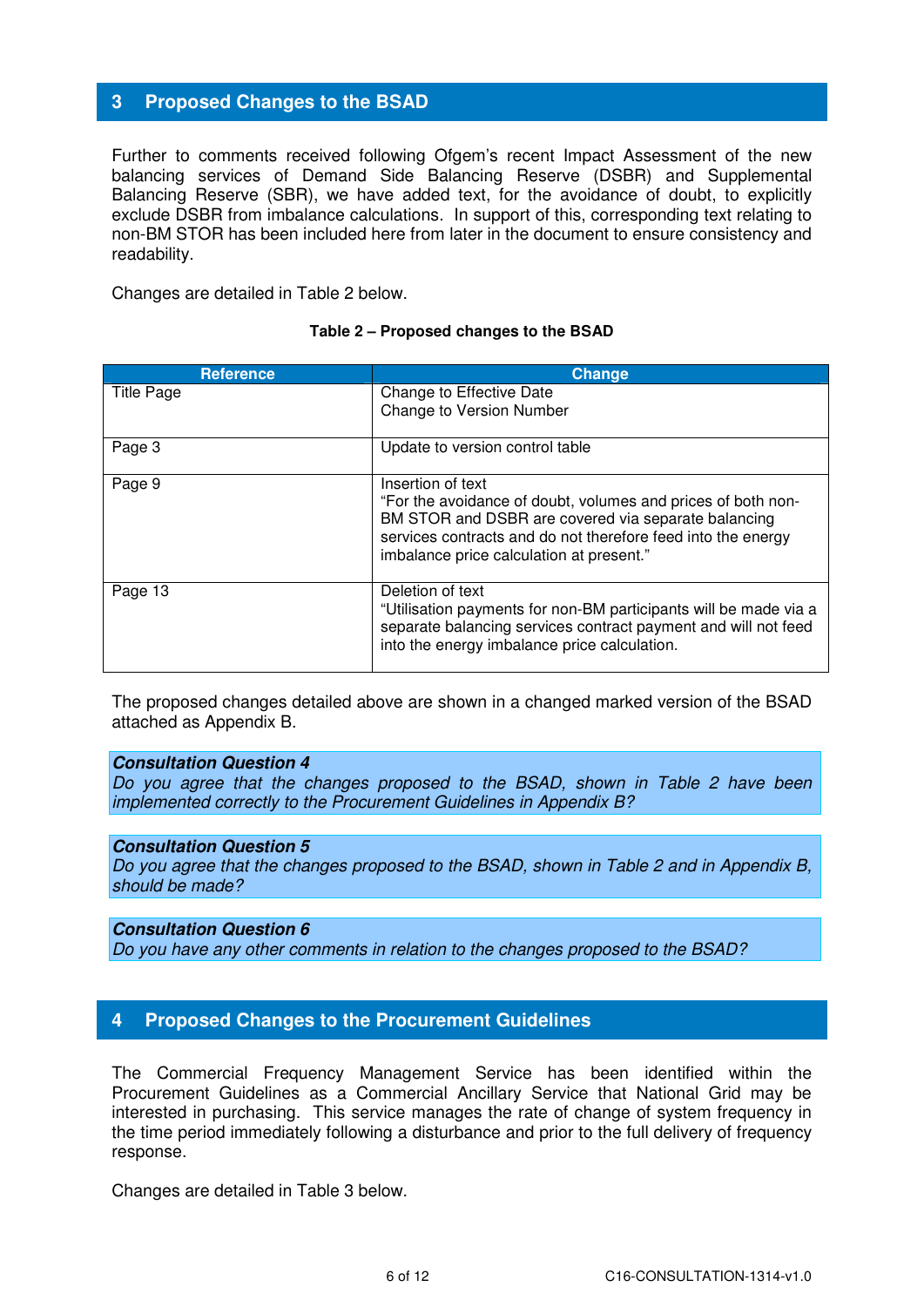| <b>Reference</b>  | <b>Change</b>                                                                                                                                                                                                                                       |
|-------------------|-----------------------------------------------------------------------------------------------------------------------------------------------------------------------------------------------------------------------------------------------------|
| <b>Title Page</b> | Change to Effective Date<br><b>Change to Version Number</b>                                                                                                                                                                                         |
| Page 3            | Update to version control table                                                                                                                                                                                                                     |
| Page 14           | Insertion of text<br>"Commercial Frequency Management Service"                                                                                                                                                                                      |
| Page 15           | Insertion of bullet point<br>"Frequency Management"                                                                                                                                                                                                 |
| Page 17           | Insertion of bullet point<br>"Commercial Frequency Management Service - which<br>manages the rate of change of system frequency in the time<br>period immediately following a disturbance and prior to the full<br>delivery of frequency response." |
| Page 22           | Insertion of bullet point<br>"Frequency Management"                                                                                                                                                                                                 |
| Page 27           | Table 1<br>Insertion of a new ancillary service, means of procurement, and<br>timescales                                                                                                                                                            |

# **Table 3 – Proposed changes to the Procurement Guidelines**

The proposed changes detailed above are shown in a changed marked version of the Procurement Guidelines as Appendix C.

#### **Consultation Question 7**

Do you agree that the changes proposed to the Procurement Guidelines, shown in Table 3 have been implemented correctly to the Procurement Guidelines in Appendix C?

#### **Consultation Question 8**

Do you agree that the changes proposed to the Procurement Guidelines, shown in Table 3 and in Appendix C, should be made?

#### **Consultation Question 9**

Do you have any other comments in relation to the changes proposed to the Procurement Guidelines?

# **5 Proposed Changes to the SMAF**

The SMAF methodology was initially set up with no provision for retrospective changes to the system flagging for BM actions, although retrospective changes could be performed for non-BM actions. This was due to the uncertainties in the number and frequency of BM actions that would have to be changed and hence the operational implications of this.

There are currently two main processes under which erroneous flagging may be highlighted. The first of these is that engineers within the Electricity National Control Centre (ENCC) recognise that an action has been incorrectly flagged and raise a "Data Inquiry Report" (DIR) which is passed to the team responsible for recording these (to quantify this, during the year from May 2012 to April 2013, 66 DIRs were raised from which, only four half-hour periods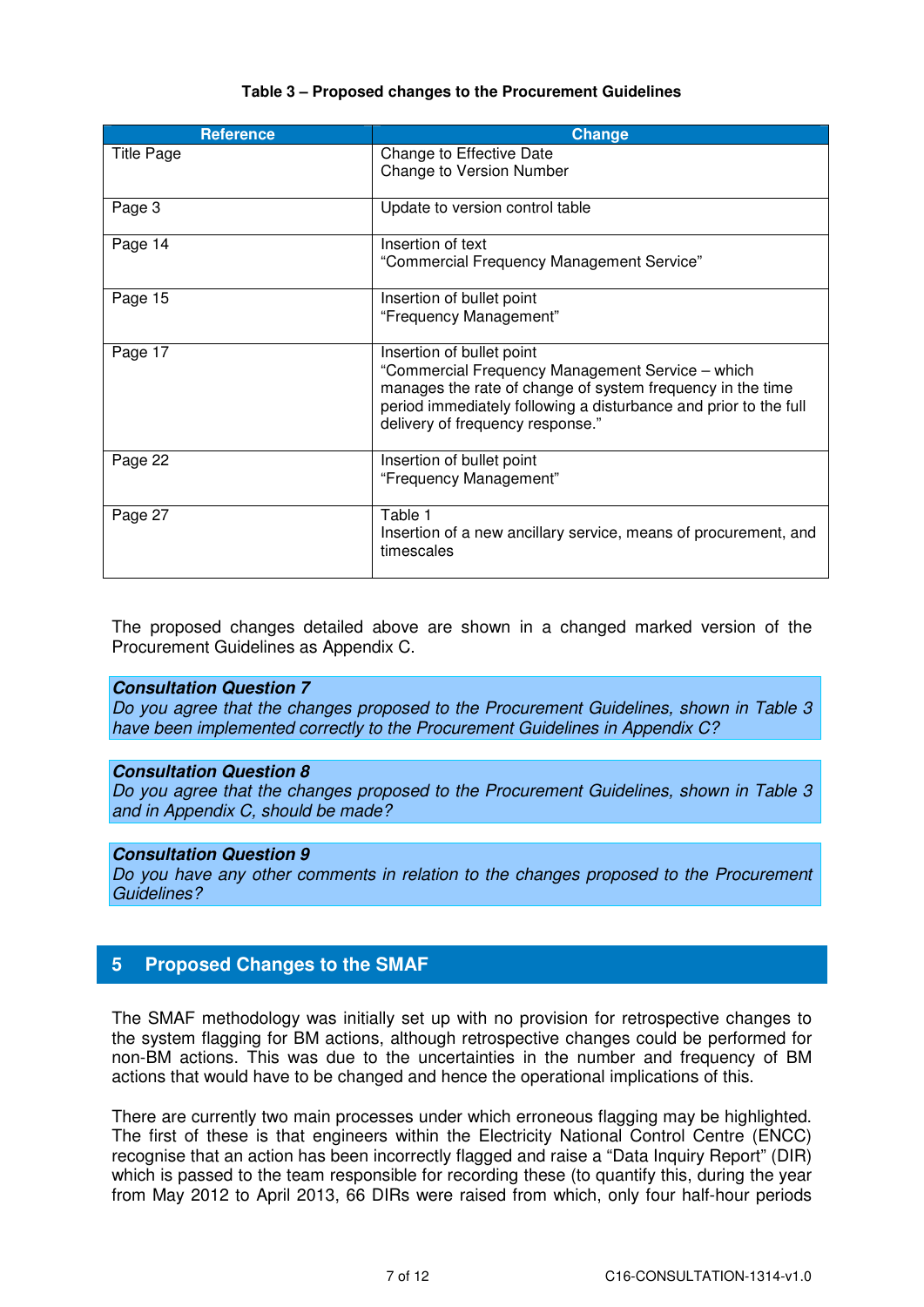within the year were known to have system buy or system sell prices that were impacted by the flagging errors<sup>1</sup>). The second route by which erroneous flagging is highlighted is by comparison to the actions identified in the post-event constraint tagging process. Each of these methods is used and reported in the annual "Flagging Accuracy Report" which reports to the industry on the accuracy of the flagging during the year and what the impacts of any discrepancies have been.

As a result of missed system flagging following the Saltend incident on  $26<sup>th</sup>$  April 2013, subsequent consideration was given to modification of the SMAF methodology statement to allow National Grid to retrospectively change an incorrect system flag on a BOA where this had been erroneously set.

It is also relevant to the ongoing Electricity Balancing Significant Code Review as it directly impacts the proposal to make imbalance prices more marginal by reducing the level of Price Average Reference (PAR) from 500MWh. By enabling retrospective amendment of incorrect SO flags, the risk that system actions inadvertently affect system prices will be mitigated.

To this end, it is proposed that retrospective changes to the system flagging for BOAs can be made by National Grid in accordance with BSCP18, once amended by CP1400 $^2$ , whenever either of the following occurs:

- 1. A DIR is raised by the ENCC; or
- 2. A discrepancy is observed during the post-event constraint tagging process and confirmed as being a result of incorrect flagging.

The process would apply regardless of whether the action was initially involved in the setting of the main imbalance price, or would do so after the change, or if it had no involvement.

Please note that the revised flag amendment process will commence in line with the June 2014 Elexon Release to incorporate updates to Elexon systems to accommodate the flag amendments.

Changes are detailed in Table 4 below.

| <b>Reference</b>  | <b>Change</b>                                                                  |
|-------------------|--------------------------------------------------------------------------------|
| <b>Title Page</b> | Change to Effective Date                                                       |
|                   | Change to Version Number                                                       |
| Page 2            | Update to version control table                                                |
| Page 11           | Delete text                                                                    |
|                   | "However, National Grid will not amend incorrect SO flags<br>applied to BOAs." |
|                   | Insert text                                                                    |
|                   | "Where there has been an incorrect SO-flag applied to any                      |
|                   | BOA, National Grid will retrospectively amend the flag, in                     |
|                   | accordance with BSCP18, whenever:                                              |
|                   | A Data Inquiry Report (DIR) is raised by National Grid's                       |
|                   | Electricity National Control Centre (ENCC); or                                 |

#### **Table 4 – Proposed SMAF changes**

 $\overline{\phantom{a}}$ 

<sup>1</sup> http://www2.nationalgrid.com/UK/Industry-information/Electricity-codes/Balancing-framework/Transmission-license-C16 tatements/

<sup>2</sup> http://www.elexon.co.uk/change-proposal/cp1400/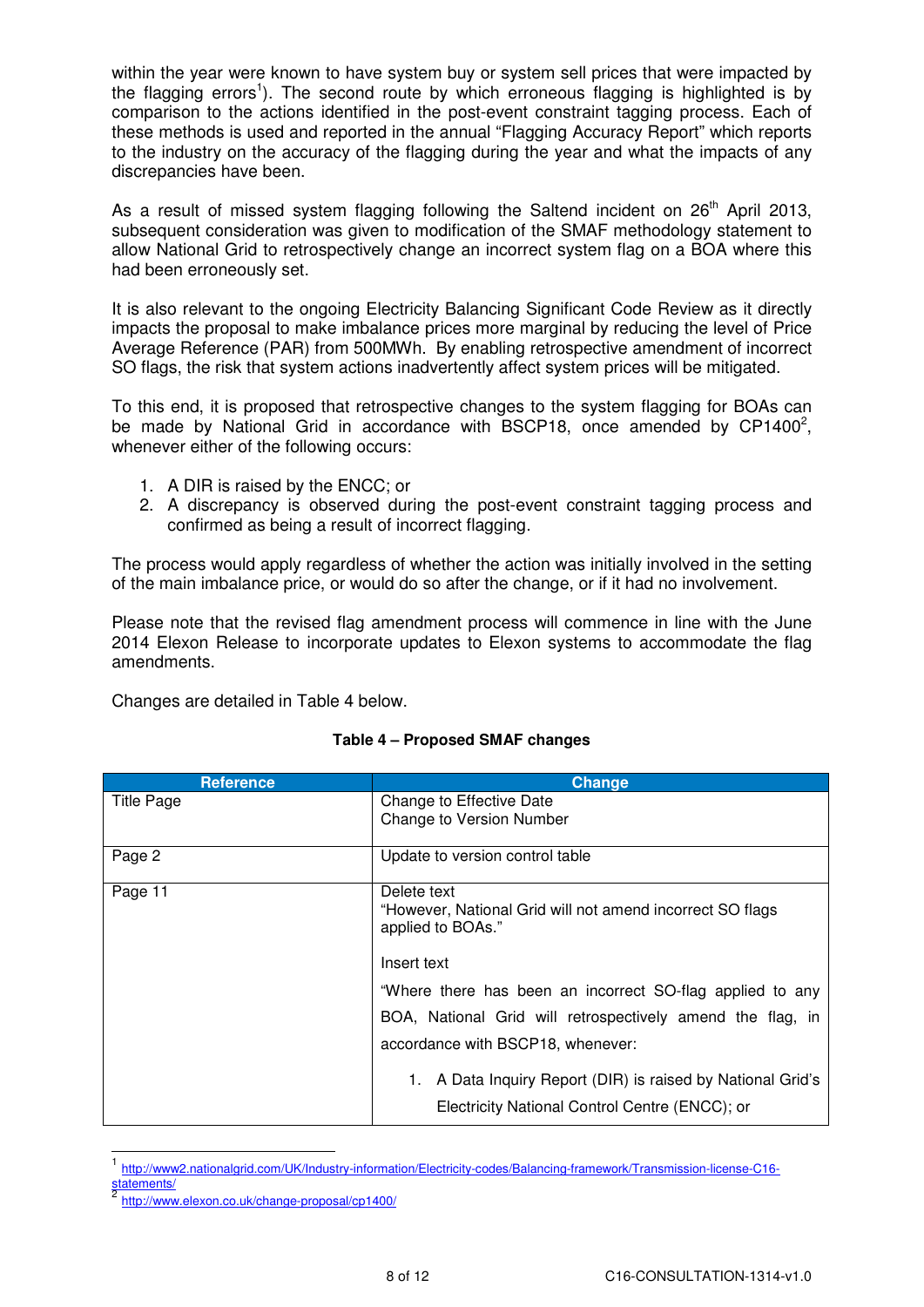| <b>Reference</b> | Change                                                                                                                                                                         |
|------------------|--------------------------------------------------------------------------------------------------------------------------------------------------------------------------------|
|                  | A discrepancy is observed during the post-event<br>2.<br>constraint tagging process and confirmed as being the<br>result of incorrect flagging."                               |
|                  | This revised flag amendment process will commence in line<br>with the June 2014 Elexon Release to incorporate updates to<br>Elexon systems to accommodate the flag amendments. |

The proposed changes detailed above are shown in a changed marked version of the SMAF as Appendix D

#### **Consultation Question 10**

Do you agree that the changes proposed to the SMAF, shown in Table 4 have been implemented correctly to the SMAF in Appendix D?

#### **Consultation Question 11**

Do you agree that the changes proposed to the SMAF, shown in Table 4 and in Appendix D, should be made?

#### **Consultation Question 12**

Do you have any other comments in relation to the changes proposed to the SMAF?

# **6 Consultation Questions**

The consultation questions detailed here are also summarised within a response proforma as Appendix E.

#### **ABSVD**

#### **Consultation Question 1**

Do you agree that the changes proposed to the ABSVD shown in Table 1 have been implemented correctly to the ABSVD in Appendix A?

#### **Consultation Question 2**

Do you agree that the changes proposed to the ABSVD shown in Table 1 and in Appendix A, should be made?

# **Consultation Question 3**

Do you have any other comments in relation to the changes proposed to the ABSVD?

# **BSAD**

# **Consultation Question 4**

Do you agree that the changes proposed to the BSAD, shown in Table 2 have been implemented correctly to the Procurement Guidelines in Appendix B?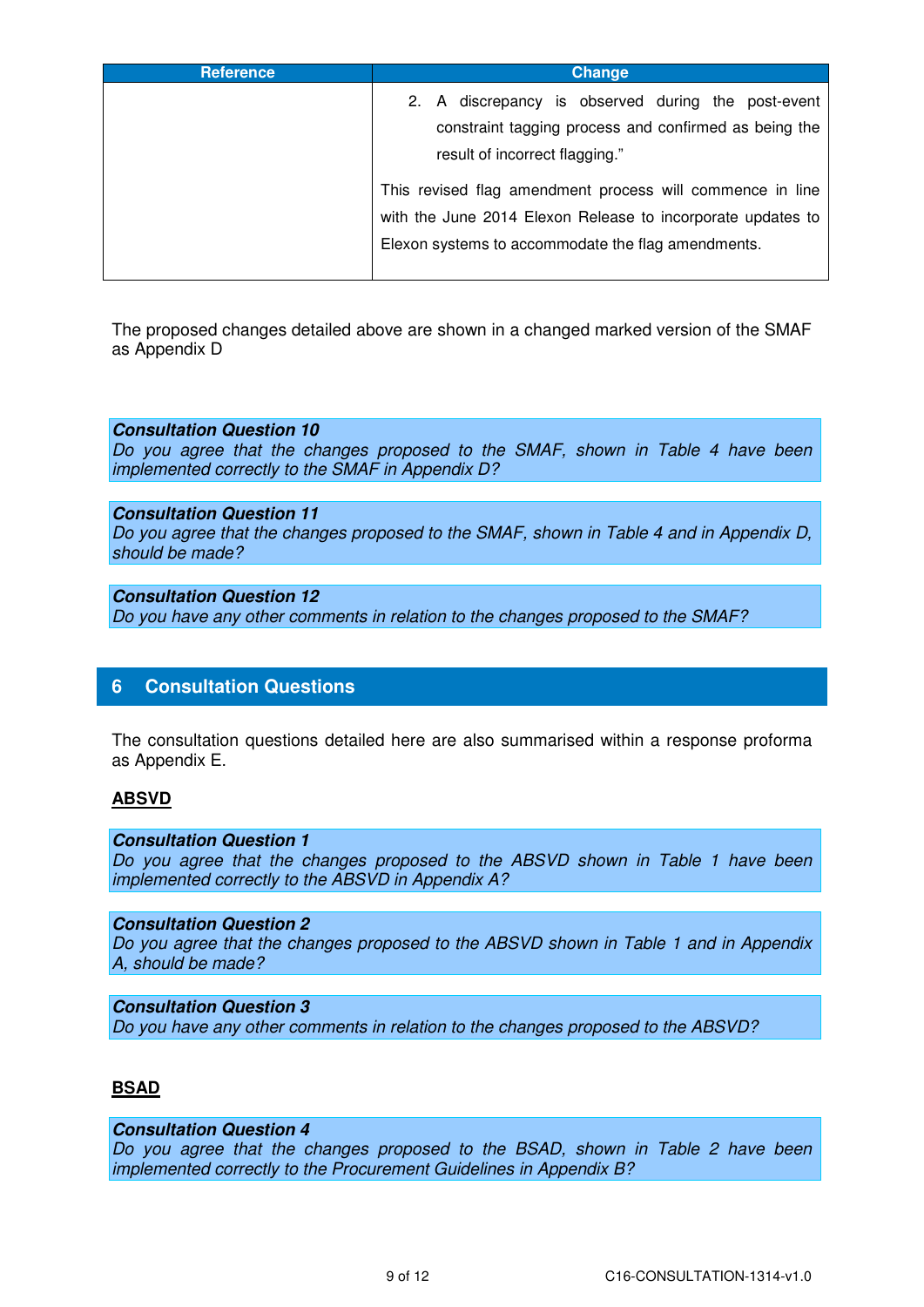#### **Consultation Question 5**

Do you agree that the changes proposed to the BSAD, shown in Table 2 and in Appendix B, should be made?

#### **Consultation Question 6**

Do you have any other comments in relation to the changes proposed to the BSAD?

#### **Procurement Guidelines**

#### **Consultation Question 7**

Do you agree that the changes proposed to the Procurement Guidelines, shown in Table 3 have been implemented correctly to the Procurement Guidelines in Appendix C?

#### **Consultation Question 8**

Do you agree that the changes proposed to the Procurement Guidelines, shown in Table 3 and in Appendix C, should be made?

#### **Consultation Question 9**

Do you have any other comments in relation to the changes proposed to the Procurement Guidelines?

#### **SMAF**

#### **Consultation Question 10**

Do you agree that the changes proposed to the SMAF, shown in Table 4 have been implemented correctly to the SMAF in Appendix D?

#### **Consultation Question 11**

Do you agree that the changes proposed to the SMAF, shown in Table 4 and in Appendix D, should be made?

**Consultation Question 12**  Do you have any other comments in relation to the changes proposed to the SMAF?

# **7 Responding**

Responses should be submitted by replying to the consultation questions within the response proforma, attached as Appendix E and e-mailing the completed proforma to balancingservices@nationalgrid.com

If you do not wish any elements of your response to be made publicly available, please mark these as confidential.

The consultation period for this document is 28 days. Responses should be returned no later than **12th February 2014.** Following the consultation, a report will be produced and submitted to the Authority within seven days of the consultation close. Due to the timescales for the Authority report, it may not be possible to accept late consultation responses.

It is envisaged that, unless directed otherwise by the Authority, the implementation date for each of the revised documents will be 1<sup>st</sup> April 2014.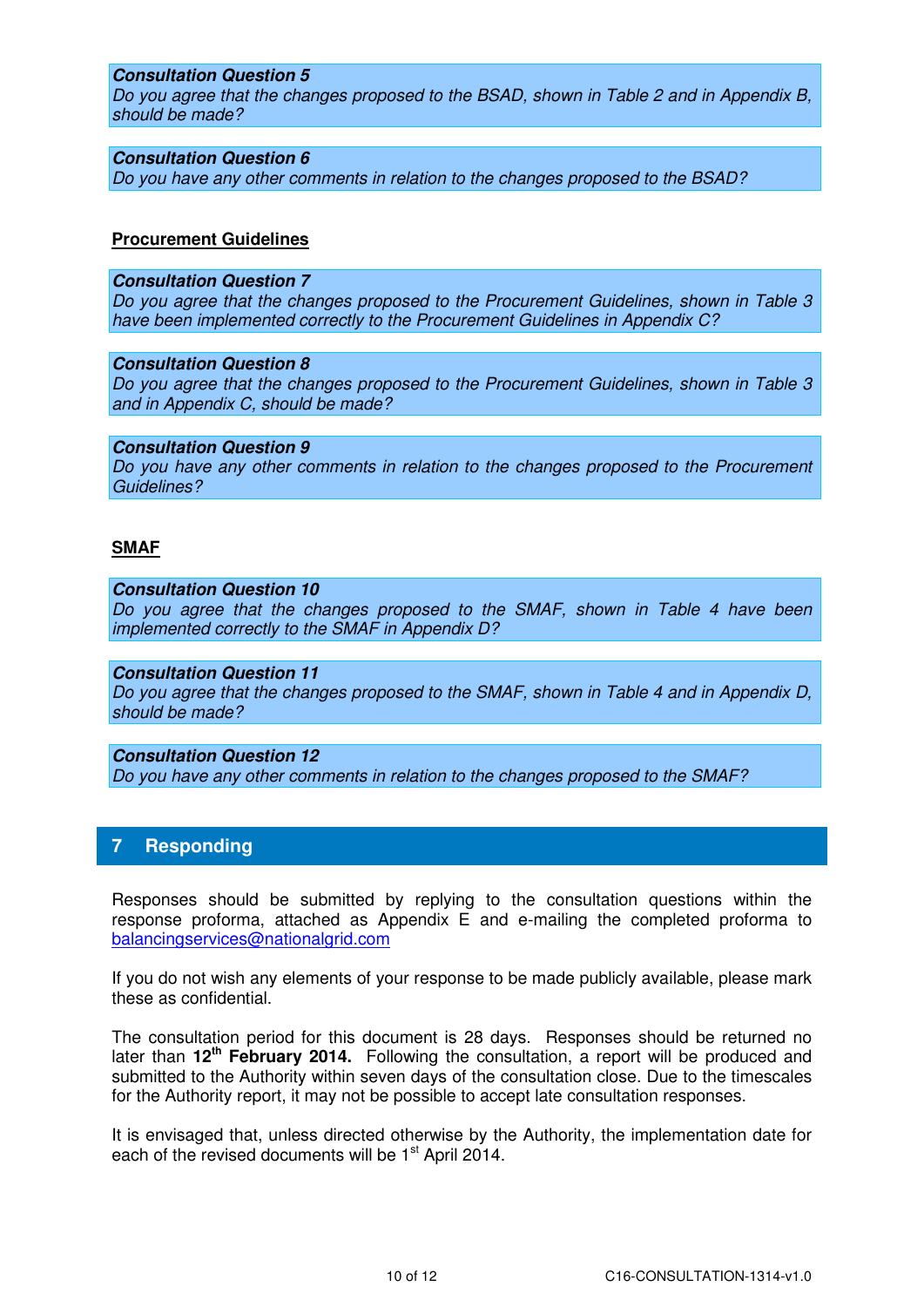# **8 Next Steps**

Following receipt of responses to this consultation, National Grid will prepare and submit a report to the Authority in accordance with Electricity Transmission Licence Standard Condition C16 paragraph (8). The consultation document, consultation report, and all responses, will be published on National Grid's website:

http://www2.nationalgrid.com/uk/industry-information/electricity-codes/balancing-framework/c16 consultations/

The current versions of the subject documents referred to in this report can be found at the following link:

http://www2.nationalgrid.com/UK/Industry-information/Electricity-codes/Balancingframework/Transmission-license-C16-statements/